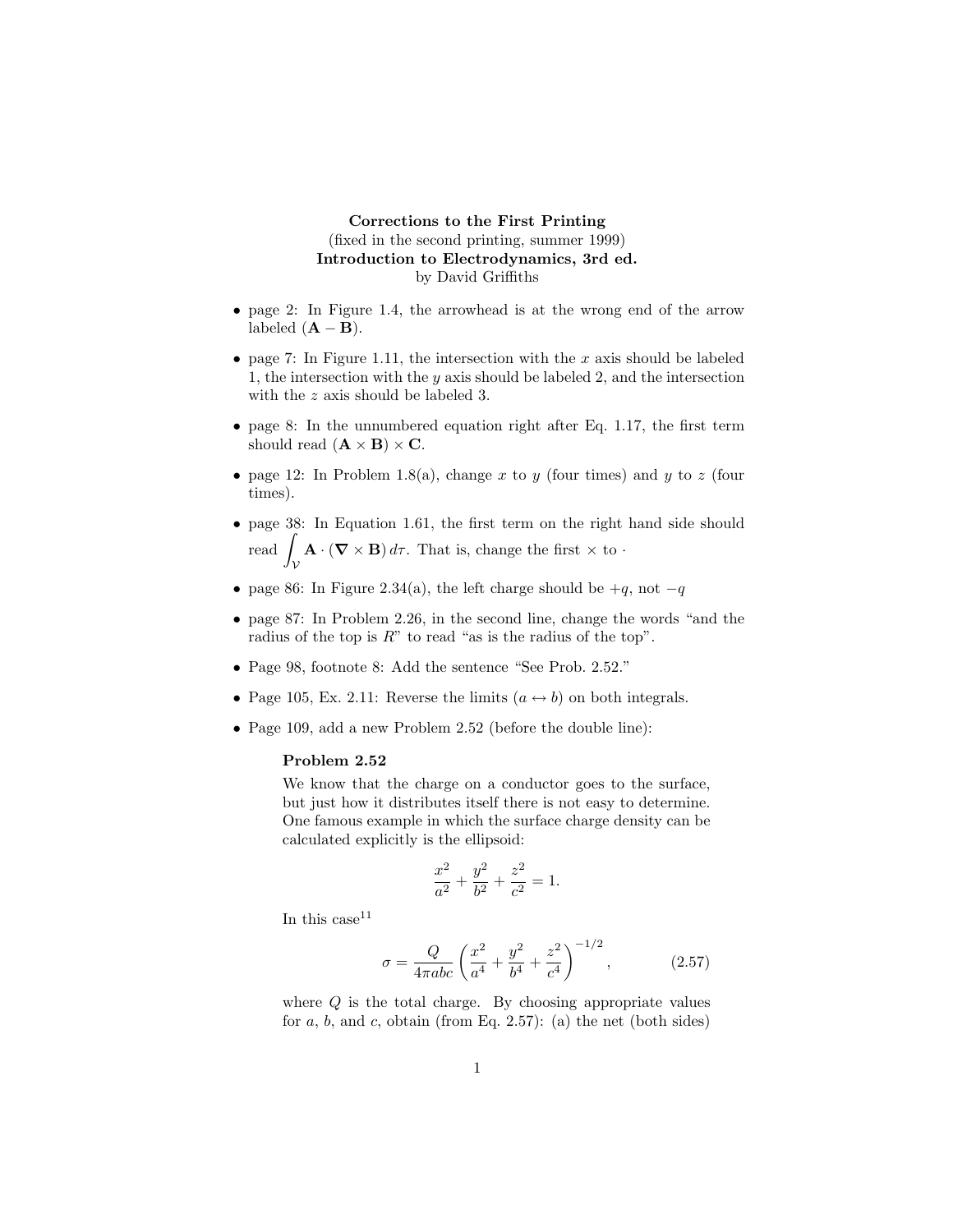surface charge density  $\sigma(r)$  on a circular disk of radius *R*; (b) the net surface charge density  $\sigma(x)$  on an infinite conducting "ribbon" in the  $xy$  plane, which straddles the  $y$  axis from  $x =$  $-a$  to  $x = a$  (let  $\Lambda$  be the total charge per unit length of ribbon); (c) the net charge per unit length  $\lambda(x)$  on a conducting "needle", running from  $x = -a$  to  $x = a$ . In each case, sketch the graph of your result.

<sup>11</sup>For the derivation (which is a real *tour de force*) see W. R. Smythe, *Static and Dynamic Electricity,* 3rd ed. (New York: Hemisphere, 1989), Sect. 5.02.

• page 126: In Equation 3.19, change *s* to *a* (four times).

• page 136: In Equation 3.51, bottom line,  $\frac{16V_0}{\pi^2}$  should read  $\frac{16V_0}{\pi^2 n m}$ .

- page 145: In Problem 3.25, change  $k$  to  $a$  (twice).
- Page 146, second unnumbered equation in Ex. 3.10: the script *r* at the left should be squared.
- page 155: In the answer to Problem 3.36, change *r* to *s* (nine times).
- page 156: Put a comma after Equation 3.105.
- page 157: In Problem 3.41(a),  $\hat{\mathbf{r}}$  in the equation should be  $\hat{\mathcal{r}}$ .
- page 158: In Figure 3.41, change  $\#1$  to *a* and  $\#2$  to *b*.
- $\bullet\,$  page 158: In Problem 3.43(b), change #1 to  $a$  (three times) and #2 to  $b$ (three times); change  $V_{12}$  to  $V_{ab}$  (twice), and  $V_{21}$  to  $V_{ba}$  (twice).
- page 159: In Problem 3.46, second line, change R to *R*.
- page 159: In Problem 3.47, put an ! in the left margin.
- page 159: In Problem 3.48(b), remove the  $\frac{1}{2}$  in the answer.
- Page 159, footnote 13: slip in the page number 107 (preceded by a comma) between **67** and (1999).
- page 169: In Figure 4.10, 10 arrowheads at the bottom should all be pointing up, not down (the very middle one—the eleventh—is correct).
- page 187: In Equation 4.43, eliminate the arrows  $(\Rightarrow)$  in (i) and (ii).
- page 190: In Problem 4.24, first words: change "A conducting..." to read "An uncharged conducting . . . ".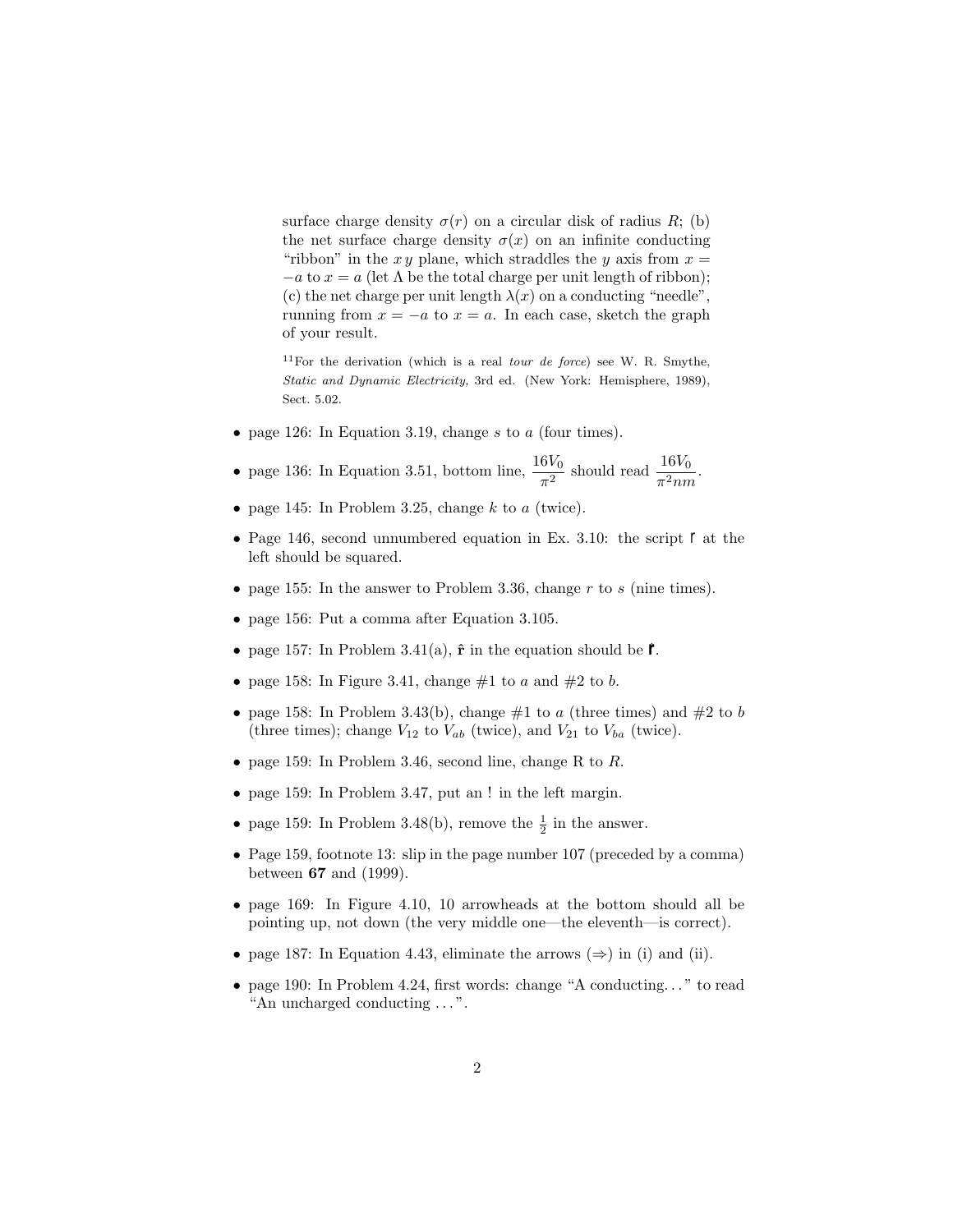- Page 193, line 3 of first full paragraph: change "many nonlinear" to "dissipative".
- page 197: In Problem 4.30, remove the two hyphens in "*y* direction" and "*x* direction".
- page 206: In Figure 5.7 the lobes are too narrow for their height. The width (from 0 to *a*, from *a* to *b*, etc.) should be  $\pi (\approx 3)$  times the height.
- page 224: Right after Equation 5.52, remove hyphen in "*x* component".
- page 234: In Problem  $5.19(a)$ , change "two free electrons" to "one free electron".
- page 242: In Problem 5.32, in the second line, change *y* to *x*.
- page 250: In Problem 5.50, eliminate the ! in the margin to the left of (b), and change the last sentence from "Confirm it, by computing the gradient." to "Derive it, by exploiting the appropriate analogy."
- page 253: In Problem 5.57(a), and in Figure 5.65, put a prime on **r**. At the end of the hint in 5.57(a), just before closing the square brackets, insert the words "Use Eq. 5.91, if you like."
- page 254: In Equation 5.91, remove the second **r**.
- page 260: In Problem 6.5(b), eliminate the hyphen in "*y* direction".
- page 274: In Problem 6.15, change "field of a" to "field inside a" (if that won't fit, make it "field in a").
- page 290: In Problem 7.1(c), first line should read  $b \gg a$ .
- page 293: In Problem 7.5, remove the words "should its" at the end of the second line.
- page 334: Problem 7.41, part (b), the answer should read  $(\epsilon_0 V_0/\pi a) \tan(\phi/2)$ .
- page 358: In Figure 8.6, put the letter *A* on the top plate, to indicate its area.
- Page 363, add a new Problem 8.15:

## **Problem 8.15**<sup>14</sup>

(a) Carry through the argument in Sect. 8.1.2, starting with Eq. 8.6, but using  $J_f$  in place of **J**. Show that the Poynting vector becomes

 $S = E \times H$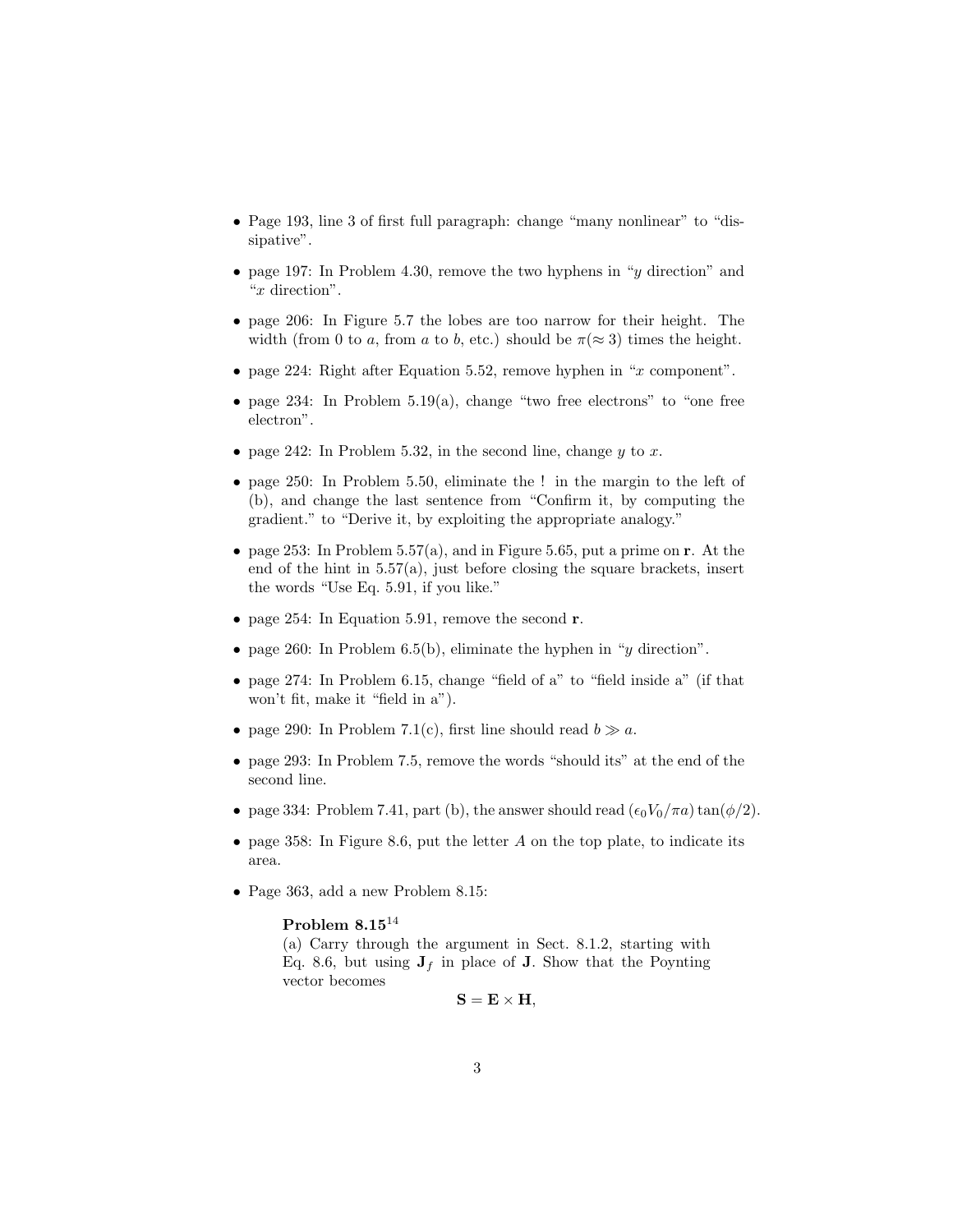and the rate of change of the energy density in the fields is

$$
\frac{\partial u_{\text{em}}}{\partial t} = \mathbf{E} \cdot \frac{\partial \mathbf{D}}{\partial t} + \mathbf{H} \cdot \frac{\partial \mathbf{B}}{\partial t}.
$$

For linear media, show that

$$
u_{\text{em}} = \frac{1}{2} (\mathbf{E} \cdot \mathbf{D} + \mathbf{B} \cdot \mathbf{H}).
$$

(b) In the same spirit, reproduce the argument in Sect. 8.2.2, starting with Eq. 8.15, with  $\rho_f$  and  $J_f$  in place of  $\rho$  and  $J$ . Don't bother to construct the Maxwell stress tensor, but do show that the momentum density is

$$
\boldsymbol{\varphi} = \mathbf{D} \times \mathbf{B}.
$$

<sup>14</sup>This problem was suggested by David Thouless of the University of Washington. Refer to Sect. 4.4.3 for the meaning of "energy" in this context.

- page 379: In Figure 9.10, the second dark-shaded lobe (going into the page) should not extend up to the dashed line; rather, it should match the fourth dark lobe on the right. The third dark lobe (coming out of the page) should not be hidden by the second light lobe on the left—rather, the light lobe should be hidden where the dark one is in front of it. Finally, the lower dashed line should not be hidden by the two light lobes—it is in front of them.
- Page 383: Change the line before Eq. 9.71 to read:

and hence  $c \to v$  (see Prob. 8.15). The energy density is<sup>8</sup>

and insert a comma at the end of the previous line.

• Page 421: As a footnote to the word "Lorentz" in the title of Sect. 10.1.3:

There is some question whether this should be attributed to H. A. Lorentz or to L. V. Lorenz (see J. Van Bladel, IEEE Antennas and Propagation Magazine **33**(2), 69 (1991)). But all the standard textbooks include the *t*, and to avoid possible confusion Ishall adhere to that practice.

[Note to corrections editor: This is not an absolutely essential change; make it only if it can be done without substantial disruption. If it is given a footnote number, then the subsequent footnotes in this chapter will, of course, have to be adjusted. To avoid this, an asterisk might be used.]